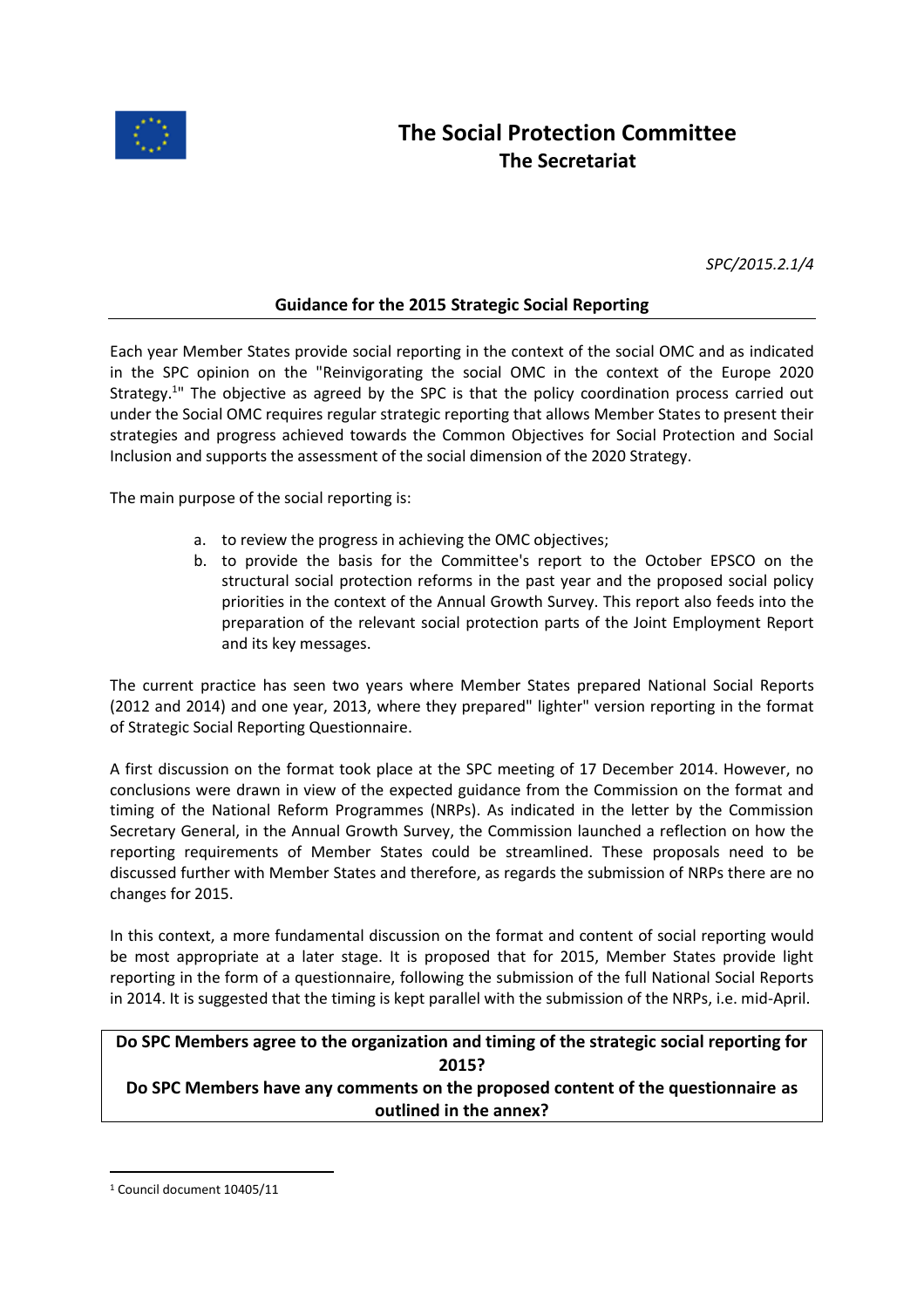#### **Annex. 2015 Strategic Social Reporting Questionnaire**

*N.B. Experience shows that in many cases it is very difficult to distinguish as to whether the policy measures/reforms reported have been adopted, implemented, or a part of a multiannual implementation plan. It would be useful to have very clear indication on whether a reform has already been adopted, date of adoption and date of entry into force. In this context, it is important to underline that as this is an annual reporting, only changes which have taken place in the past year should be reported.*

| 1. Overview      |  |
|------------------|--|
| $($ /2 page max) |  |

*This section can briefly present, if relevant:*

- *any new political developments concerning the Member State (if relevant, such as new government taking office, structural changes of the governance of social policies);*
- *key macroeconomic figures highlighting the overall economic context;*
- *key social indicators highlighting the social situation in the Member State (here Member States can use national figures which could be more up-to-date compared to EUSILC data);*
- *identification of major social protection reforms during the reporting period (details to be included under each section);*
- *information on whether and how social impact assessment has been conducted for any of the main reforms;*
- *how, if appropriate, social innovation has been used for supporting relevant initiatives ;*
- *how, if appropriate, social partners and other national stakeholders have been involved in the preparation of major reforms.*

## **2. Delivering on the Europe 2020 poverty and social exclusion target** (*½* page max)

*This section shall present the state of play in pursuing the poverty and social exclusion target and comment upon the link between the reforms implemented and the achievement of the national target, if relevant.* 

| 3. Policy reforms for the period 2014-2015 |  |
|--------------------------------------------|--|
| $(5 \text{ pg max})$                       |  |

*This section shall present the reforms enacted (legislated or pending in Parliament, including the exact date of entrance into force of the legislation) under the social inclusion strands of the OMC in the period June 2014 – April 2015 using the following reporting structure:*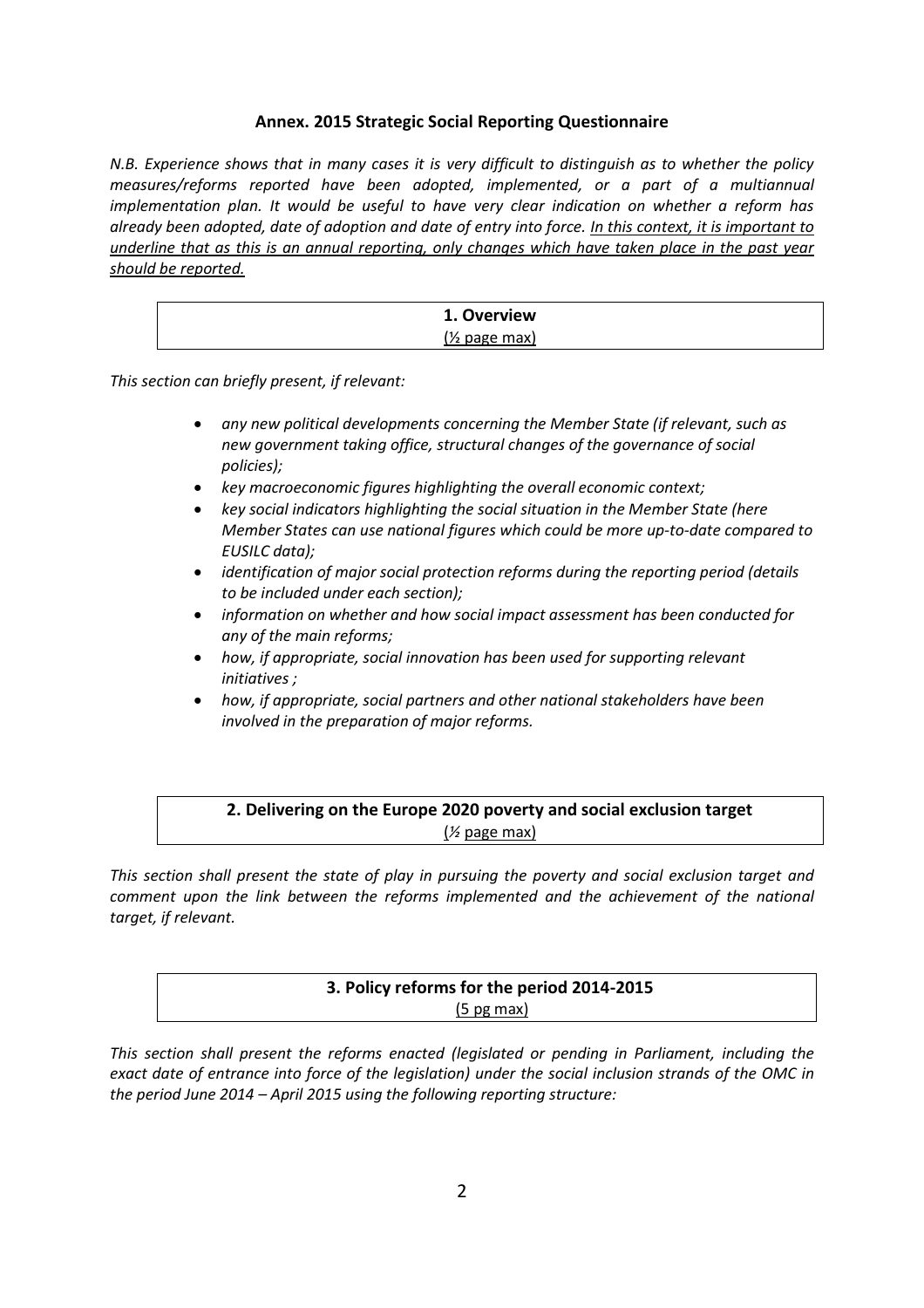|                                                                  |                                                                                                                                    | Improving take-up and coverage of benefits and services                                                                                                                                                                                                                                                                                                                                                                                                                                    |
|------------------------------------------------------------------|------------------------------------------------------------------------------------------------------------------------------------|--------------------------------------------------------------------------------------------------------------------------------------------------------------------------------------------------------------------------------------------------------------------------------------------------------------------------------------------------------------------------------------------------------------------------------------------------------------------------------------------|
| <b>Fostering active</b><br>inclusion and<br>social<br>investment | Access for all to the<br>resources, rights and<br>services, preventing<br>and addressing<br>exclusion and fighting<br>all forms of | Ensuring the adequacy of benefits such as unemployment and<br>social assistance                                                                                                                                                                                                                                                                                                                                                                                                            |
|                                                                  |                                                                                                                                    | Activation measures (ALMPs, aligning tax and benefit systems,<br>supporting services such as social economy, supported<br>employment, etc.)                                                                                                                                                                                                                                                                                                                                                |
|                                                                  |                                                                                                                                    | Improving access to enabling services such as healthcare,<br>childcare, long term care, education, transport, etc.                                                                                                                                                                                                                                                                                                                                                                         |
|                                                                  | discrimination                                                                                                                     | Access to integrated employment and social services                                                                                                                                                                                                                                                                                                                                                                                                                                        |
|                                                                  | Supporting people<br>entering into the<br>labour market                                                                            | Reducing gender segmentation in the labour market and<br>facilitating women's labour market participation                                                                                                                                                                                                                                                                                                                                                                                  |
|                                                                  |                                                                                                                                    | Transition from institution based services to community based<br>services inclusive for persons with disabilities (where<br>adequate)                                                                                                                                                                                                                                                                                                                                                      |
|                                                                  |                                                                                                                                    | Supporting dual parent labour market participation                                                                                                                                                                                                                                                                                                                                                                                                                                         |
|                                                                  |                                                                                                                                    | Improving access to ECEC and its affordability, inclusiveness<br>and quality                                                                                                                                                                                                                                                                                                                                                                                                               |
|                                                                  | Investing in children                                                                                                              | Improvement of social services, specifically child protection<br>that are also disability inclusive                                                                                                                                                                                                                                                                                                                                                                                        |
|                                                                  |                                                                                                                                    | Targeted cash/in-kind support to single parent and large<br>families                                                                                                                                                                                                                                                                                                                                                                                                                       |
|                                                                  |                                                                                                                                    | Implementing strategies to prevent, confront and measure<br>homelessness;<br>Improving quality and access to social, health and other<br>targeted services for the homeless;                                                                                                                                                                                                                                                                                                               |
|                                                                  | Homelessness and<br>housing inclusion                                                                                              | Improving access to adequate, affordable housing, including<br>social housing;<br>Changes concerning measures and services to better prevent<br>evictions/loss of permanent accommodation;<br>Reforms on housing benefits/support;<br>Reforms concerning changes of the shelter system (shifts from<br>shelter approaches to housing-led, transforming shelter places<br>into permanent housing etc.);<br>Measures to improve housing accessibility following a design<br>for all approach |
|                                                                  | Combatting<br>discrimination                                                                                                       | Tailored and targeted support to services<br>Combating discrimination and reducing segregation                                                                                                                                                                                                                                                                                                                                                                                             |

*Relevant information on innovative approaches introduced or associated to these reforms and policy initiatives could also be mentioned. (Social and economic returns, new forms of governance and partnerships, innovation via IT technology or evaluation methodologies).*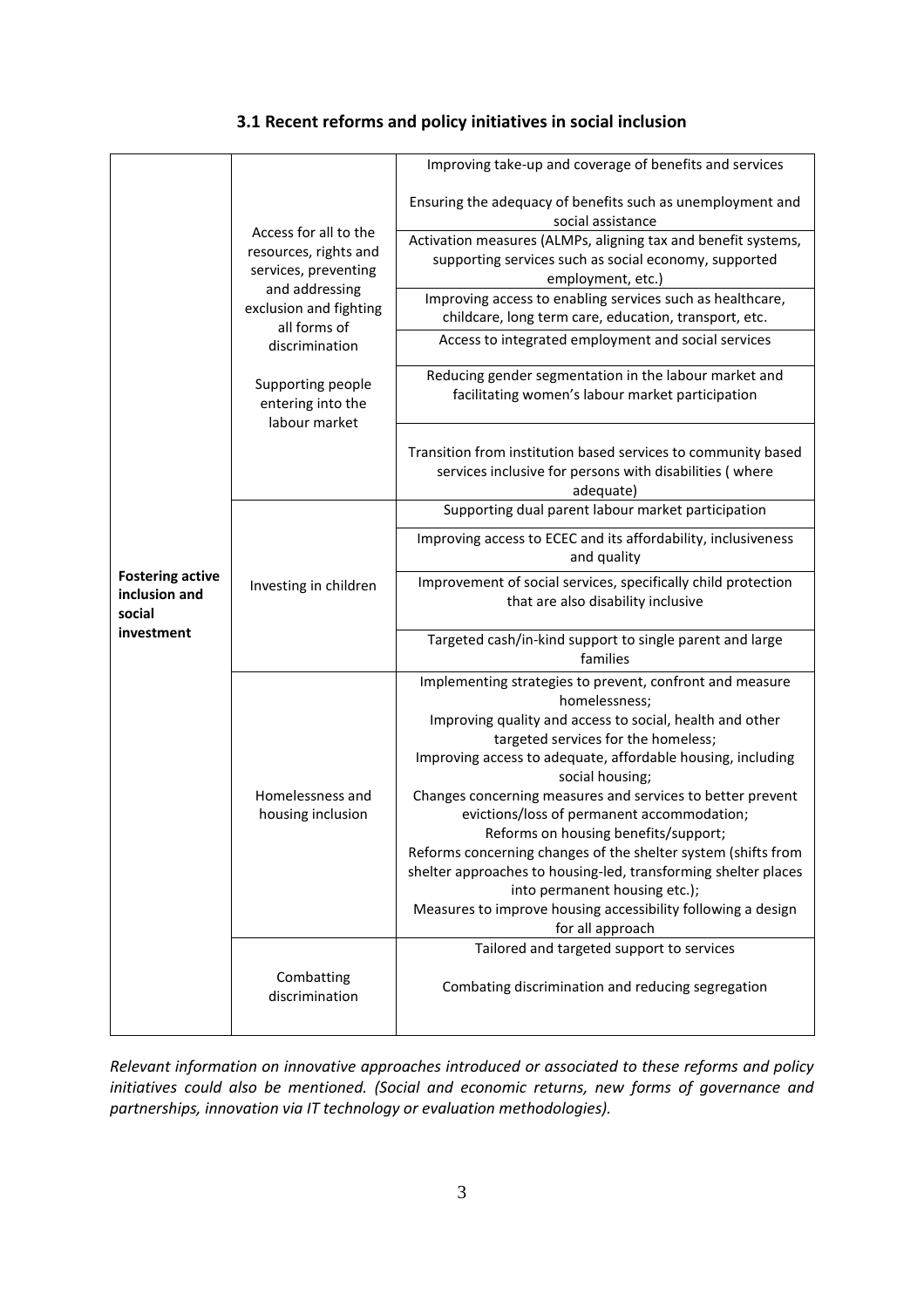#### **3.2 Recent reforms to achieve adequate and sustainable pensions**

| <b>Access to early retirement</b>  | Tightening / Enlargement                                                                                                               |  |
|------------------------------------|----------------------------------------------------------------------------------------------------------------------------------------|--|
|                                    | Reduction                                                                                                                              |  |
| Pensionable age                    | Increase                                                                                                                               |  |
|                                    | Harmonising pensionable ages between women and men and<br>taking measures to address the gender pension gap                            |  |
| <b>Contributory period</b>         | Current length (this will be answered by all Member States<br>irrespective of any reforms that took place over the observed<br>period) |  |
|                                    | <b>Last Reduction</b>                                                                                                                  |  |
|                                    | Last Increase                                                                                                                          |  |
| <b>Calculation of pensions</b>     | Changes                                                                                                                                |  |
| <b>Pension indexation</b>          | Changes                                                                                                                                |  |
| <b>Funded pensions</b>             | Changes                                                                                                                                |  |
| <b>Minimum pensions</b>            | Changes                                                                                                                                |  |
| <b>Disability-related pensions</b> | Changes in view of taking into account the employment<br>situation                                                                     |  |

*Under the pension strand, Member States will give details about the expected structural impact of the reported pension reforms on the pension expenditures and adequacy of pensions.*

*Relevant information on innovative approaches introduced or associated to these reforms and policy initiatives could also be mentioned (processes for building consensus, synergies or articulation with other policy –related strategies).*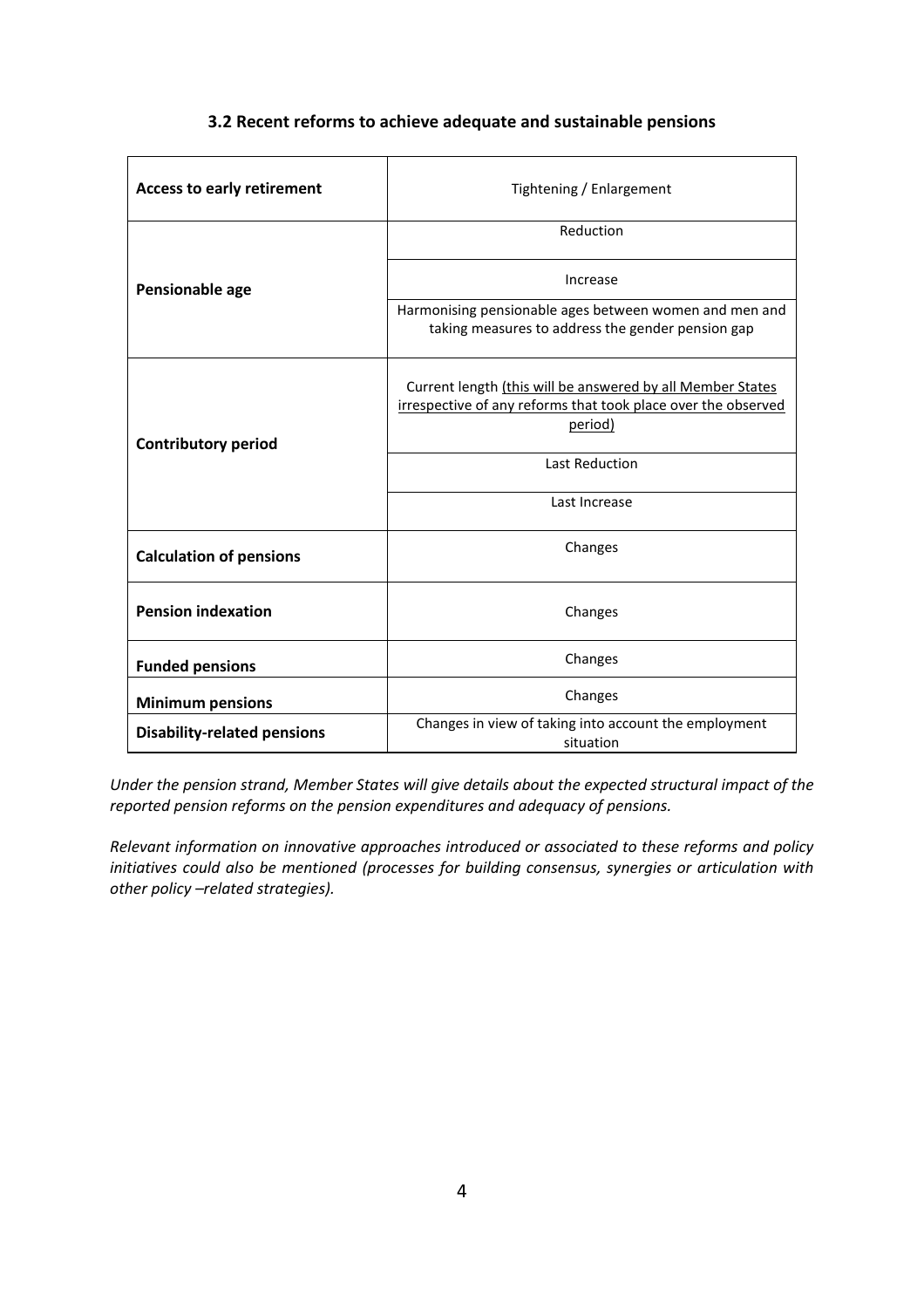| Stewardship of the health systems                                   | changes to the overall governance of the<br>system : division of competencies between<br>central level and local/regional level |
|---------------------------------------------------------------------|---------------------------------------------------------------------------------------------------------------------------------|
|                                                                     | Change in financing                                                                                                             |
| <b>Financing and cost-sharing</b>                                   | Cost sharing                                                                                                                    |
|                                                                     | Optimising pharmaceuticals spending (e.g.<br>new reimbursement listings, rational use)                                          |
| Health service delivery (including e-<br>health)                    | Services delivery, including mix of inpatient<br>and outpatient services                                                        |
|                                                                     | Health promotion and disease prevention                                                                                         |
|                                                                     | E-Health                                                                                                                        |
|                                                                     | Wage development                                                                                                                |
| Investing in the health care workforce                              | Professional development and better<br>working conditions                                                                       |
|                                                                     | Access to services                                                                                                              |
| <b>Enhancement of access to services and</b><br>of patient's choice | Patients' information rights                                                                                                    |
|                                                                     | Optimisation of health services access for<br>rare diseases                                                                     |

#### **3.3 Recent reforms in health care policy**

*Under the health care strand, Member States will give details about the expected structural impact of the reported pension reforms on the pension expenditures and adequacy of pensions.*

*Relevant information on innovative approaches introduced or associated to these reforms and policy initiatives could also be mentioned (processes for building consensus, synergies or articulation with other policy –related strategies).*